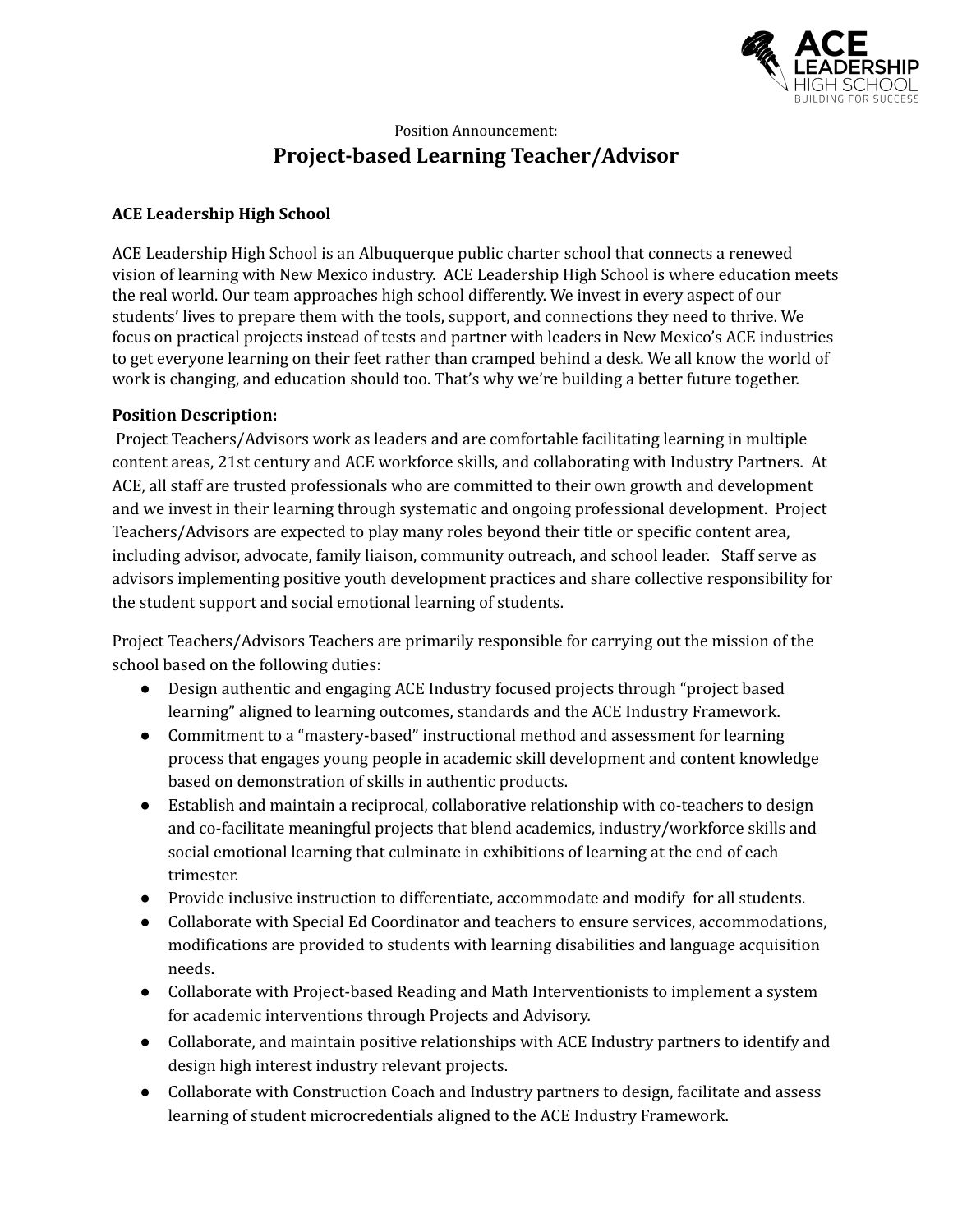

- Support and facilitate the development of student Industry and broad workforce readiness skills in projects, electives, and Advisory.
- Plan and facilitate learning for an elective each trimester.
- Serve as an Advisor to a group of students to serve as their primary support and family liaison, including planning and facilitating learning experiences in Social Emotional Learning, career exploration and transition, academic support, and community and culture building.
- Facilitate the growth of a physically and emotionally safe school culture through daily activities in Projects and Advisory.
- Communicate regularly with families about students to ensure the highest level of support for students in and out of school including having family meetings at least every trimester.
- Commit to your individual and the school's professional learning and growth by adopting a professional learning stance and deep level of engagement in ongoing professional development.
- Facilitate project spaces that are open to staff, community partners, and visitors who wish to learn about and experience the ACE school model.
- Participate in the management of students during the time that they are out of class and on campus and complete other duties as assigned.

#### **Required Qualifications**

- Valid New Mexico teaching license or interim license
- Experience and ability to work with and understand the developmental nature of our young people with a focus on developing their assets
- Strong professional skills including organization and accountability
- Strong communication and collaboration skills
- Strong relationship building with students and families
- Ability to pass a background check

## **Preferred Qualifications**

- Special Education, Math, Science, or TESOL Teaching License
- Experience with Positive Youth Development and supporting the social and emotional needs of students
- Knowledge and understanding of construction trades, project management, principles of architecture and/or engineering
- Experience with Project Based Learning, Performance Assessment and/or Mastery-based Assessment
- Bilingual Spanish and/or ASL
- Experience working with English Language Learners

## **Job Type:** Full-time

**Start Date:** July 18, 2022